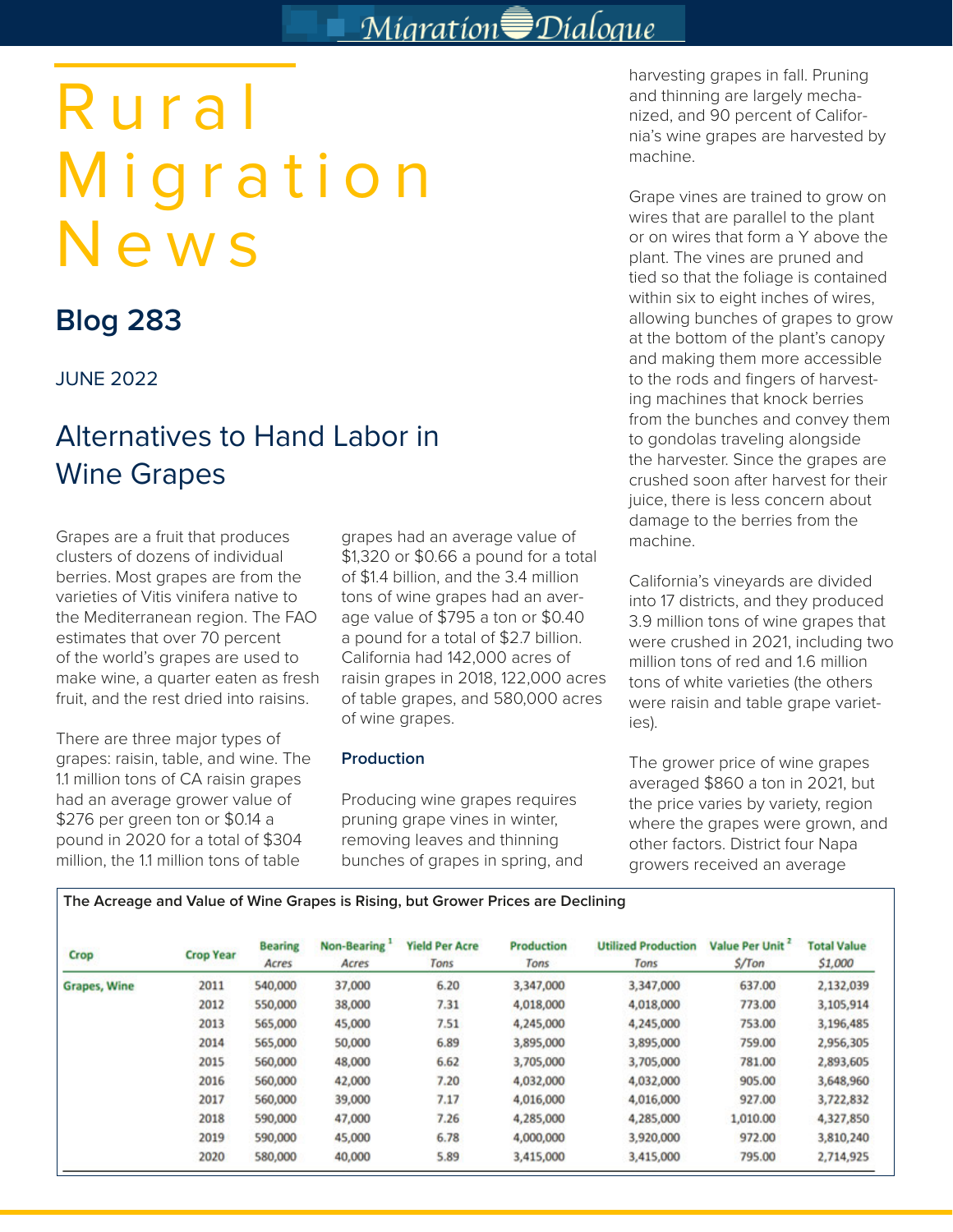\$8,100 a ton for their 65,000 tons of Cabernet Sauvignon grapes in 2021, while District 13 growers around Fresno received an average \$455 a ton for their 83,000 tons of Chardonnay grapes.

A 2019 study of the costs of producing Cabernet Sauvignon grapes in the southern San Joaquin Valley assumed 566 vines per acre with a single high wire cordon that allows vines to be pruned mechanically in a box shape. Labor costs were estimated to be less than \$500 per acre, or less than 20 percent of variable costs of \$2,500 an acre, including \$325 per acre to machine harvest the grapes. With yields of 12 tons an acre and a grower price of \$325 a ton, gross revenue is \$3,900 an acre and machine harvesting costs are \$27 a ton or \$325 an acre.

A 2020 UCCE cost study estimated that an acre of Napa Cabernet Sauvignon grapes yielded four tons worth \$8,200 a ton, generating gross revenue of \$32,800. UCCE assumed that hand labor costs were \$31 an hour, including \$21 an hour in wages and \$10 an hour in payroll taxes and benefits. Hand workers are assumed to pick a ton of grapes in an eight-hour day, making the cost of picking one ton of grapes \$248 and the cost of harvesting an acre about \$1,000.

A 2016 cost of production study for Chardonnay grapes in Sonoma county assumed that a vineyard manager received \$400 an acre to manage a vineyard with 806 vines an acre. Hand harvesting costs \$250 a ton and, with yields of seven tons of grapes an acre, harvesting costs total \$1,750 an acre. Hand workers were paid \$18 an hour, making labor costs with payroll taxes \$25 an hour. Pre-harvest labor costs are \$2,500 an acre for pruning, suckering, and thinning, all tasks done by hand. With

#### **Napa Valley Attracts 4 Million Visitors a Year**



**Hand Harvesting Wine Grapes in Napa** 



Source: Philip L. Martin.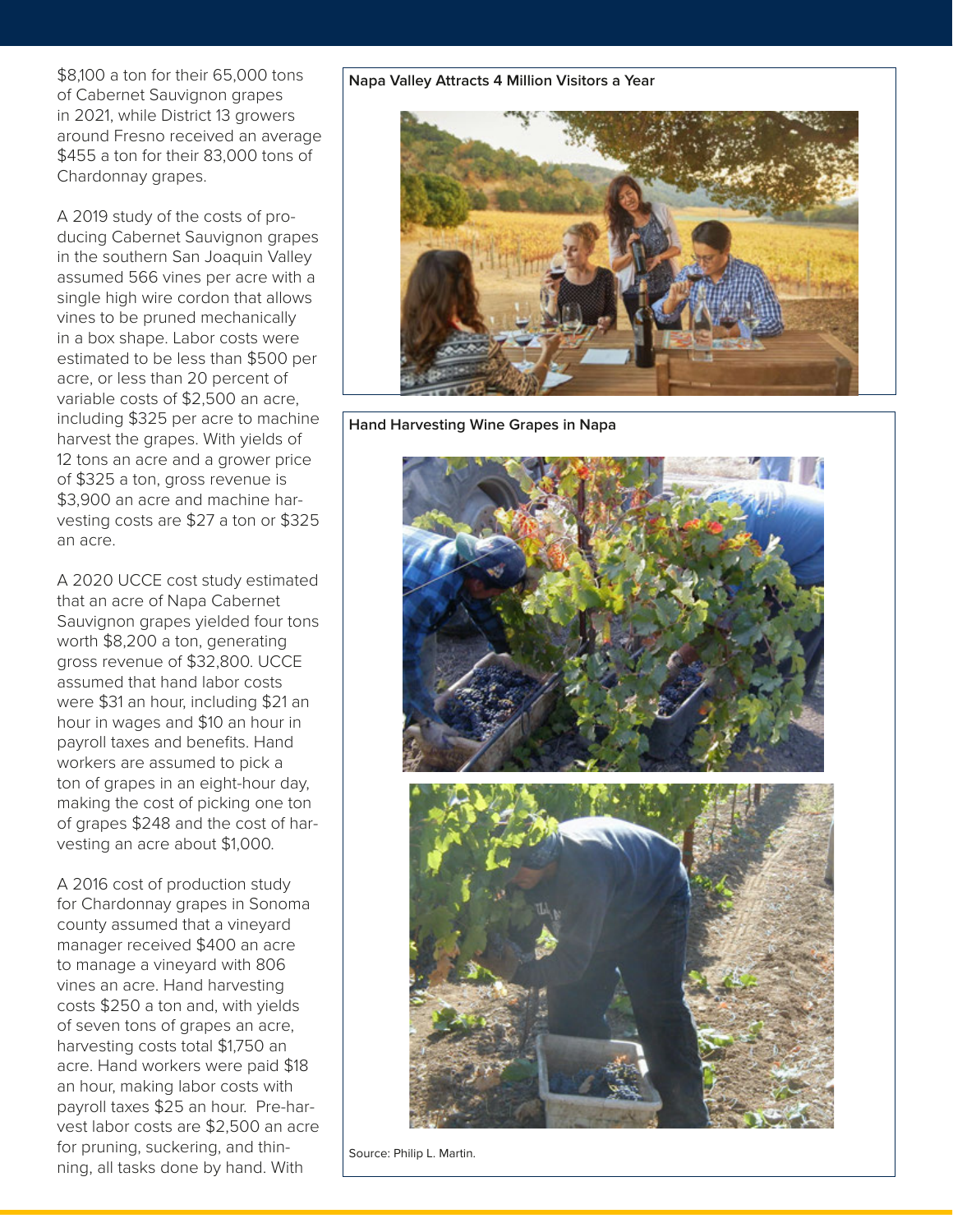yields of seven tons an acre and a grower price of \$2,000 a ton, gross revenues are \$14,000 an acre and harvesting costs are \$1,750 an acre.

#### **Labor**

Hand harvesting wine grapes is 10 to 20 times more expensive than machine harvesting. Workers cut bunches of grapes into tubs that hold 40 to 50 pounds of grapes and dump the tubs into 1,000-pound bins that are conveyed to the winery for destemming and crushing. A crew of workers pick into shared bins and divide the per-ton piece rate, and most earn \$20 an hour or more in Napa and Sonoma counties, which have the highest shares of hand-harvested wine grapes.

The availability of labor is not a major challenge for most California wine grape producers, especially in the San Joaquin Valley where the harvest is mechanized. Labor is more of an issue in the Napa and Sonoma valleys, where more vineyard work is done by hand and high housing costs reduce the availability of local workers.

The 40th percentile fair market rent for a two-bedroom apartment in Napa county was \$2,165 in 2022, so that a worker employed full time at \$20 an hour would earn \$3,200 a month. If a family had only one earner, two thirds of gross earnings would be devoted to rent. Many low-wage workers who are employed seasonally in Napa live in often-crowded housing or endure lengthy commutes from lower cost housing an hour or more away.

A survey of over 600 vineyard workers and 50 supervisors in Napa county found that two-thirds of the year-round workers in 2018, and 85 percent of seasonal workers, lived outside Napa county, including some who commuted from 100

above the state's minimum wage of \$11 an hour in 2018. The major concern of Napa vineyard workers was long-distances commutes.

The vineyard management companies that employ most of the farm workers in Napa and Sonoma report increasing difficulty hiring their desired number of workers. The key figure in the premium wine industry is the winemaker, and many winemakers whose wines sell for at least \$50 a bottle insist that vineyard work be done by hand. UCD's Oakville Experiment Station in Napa planted a "no touch" vineyard designed for mechanization that produces high yields of high quality fruit with machines. When asked why more Napa vineyards are not fully mechanized, UCD's Kaan Kurtural said: "It [machine] doesn't look romantic? I don't see any other reason."

Some vineyard management companies are hiring H-2A workers if they can provide the housing that is required for guest workers. A few vineyards in Sonoma county built housing for H-2A workers, but more are planting and replanting vineyards so that vineyard tasks can be mechanized.

#### **Mechanization**

As labor costs rise, there is likely to be more mechanization in wine grape vineyards. Harvesting California's wine grapes is mostly mechanized, as are pruning, leafing, thinning and other pre-harvest tasks in most wine grape areas. Vineyards planted on steep hills, and those not designed for mechanization, continue to rely on hand workers, but such vineyards are a relatively small share of California's wine grape acreage.

Harvest machine manufacturer Pellenc estimates that handpicking and hauling wine grapes costs \$2,000 an acre, or \$400 a ton for a five-ton yield. Machine picking and hauling with a \$400,000 self-propelled harvester costs growers \$250 to \$500 an acre. The cost of machine picking does not increase as yields rise, while the cost of hand picking rises with yields. Machines can operate efficiently at night, and they remove stems and leaves in the field, which reduces labor needs in the winery.

Grape harvesters have hydraulic systems that allow the machine to be raised and lowered to accommodate different trellising systems. The \$400,000 New Holland Brand

#### **Grape Harvesters Dislodge Grapes from Bunches at the Bottom of the Canopy**



miles away. Most earned \$15 to \$20 an hour while working in Napa, well